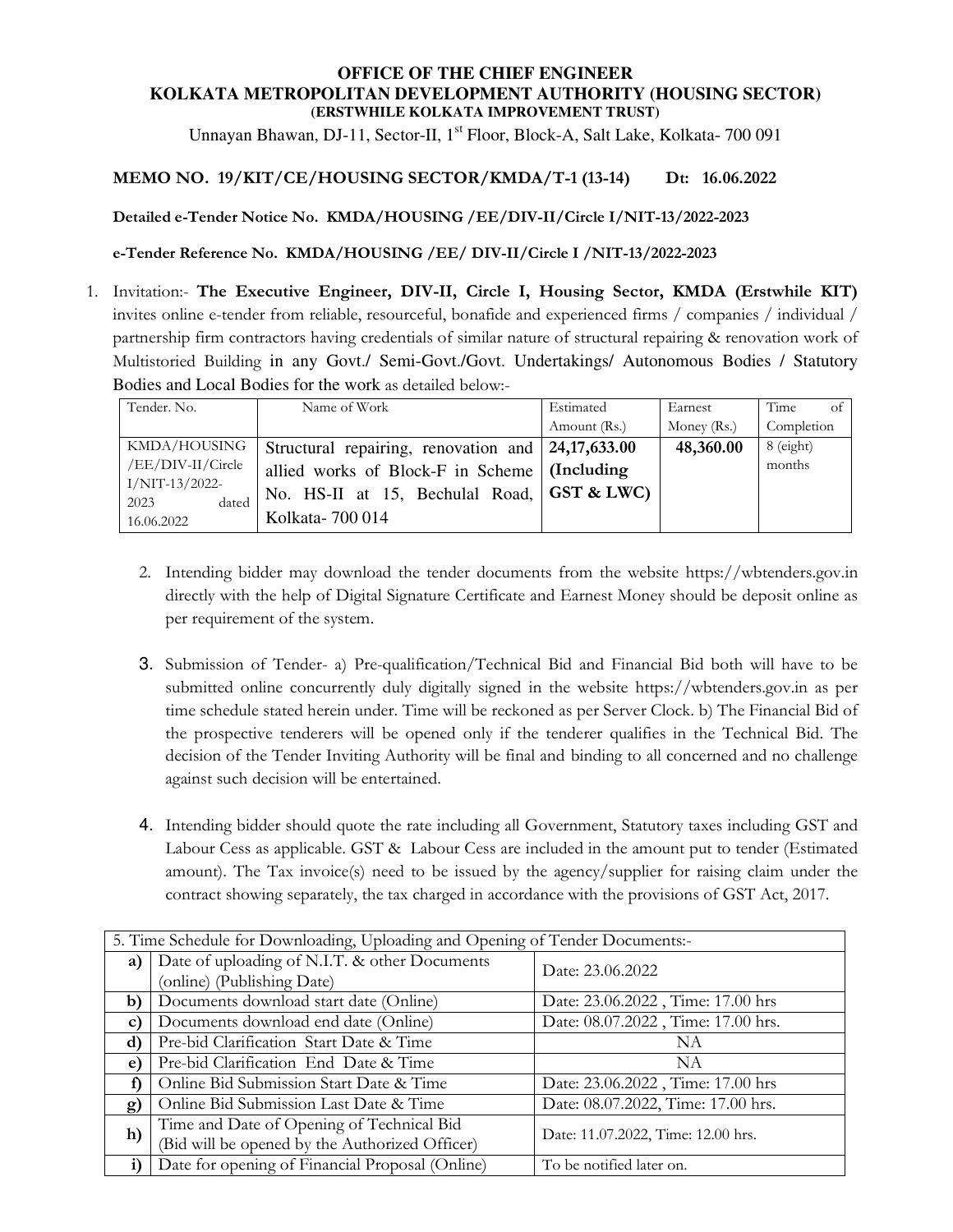Tenders will be opened by **the Executive Engineer, DIV-II, Circle I, Housing Sector, KMDA (Erstwhile KIT)** or his authorized representative in presence of tenderer or their authorized representatives who may like to be present.

- **6. Eligibility criteria for the bidders :-**
- **a) The bidders should have the credentials as detailed below**::
	- i) Intending Tenderers should produce credentials of a similar nature (structural repairing & renovation work of Multistoried Building) of completed work of the minimum value of 40% of the Estimated Amount put to Tender during 5(five) years prior to the date of issue of the Tender Notice.

or

ii) Intending Tenderers should produce credentials of 2(two) similar nature (structural repairing & renovation work of Multistoried Building) of completed work, each of the minimum value of 30% of the Estimated Amount put to Tender during 5(five) years prior to the date of issue of the Tender Notice.

or

iii) Intending Tenderers should produce credentials of 1(one) single running work of similar nature (structural repairing & renovation work of Multistoried Building) which has been completed to the extent of 80% or more and the value of which is not less than the desired value at (i) above.

In case of running works, only those Tenderers who will submit the certificate of satisfactory running work from the concerned Executive Engineer, or equivalent competent authority will be eligible for the Tender. In the required certificate it should be clearly stated that the work is in progress satisfactorily and also that no penal action has been initiated against the executing agency, i.e., the Tenderer.

## • **Other Terms & Conditions of the Credentials :**

- i) Payment Certificate will not be treated as Credential.
- ii) Credential Certificate issued by the Executive Engineer or equivalent or Competent Authority of a State/ Central Govt., State/ Central Govt. Undertaking, Statutory/ Autonomous Bodies constituted under the Central / State Statute, on the executed value of completed/ running work will be taken as Credential.
	- **b)** Legible Scanned copy of PAN card, P. Tax, Valid income tax (For Last 3 yrs ), Valid 15 digit Goods and Services Taxpayer Identification Number (GSTIN) under GST Act, 2017 & Latest Vat return, Last 3 yrs audited balance sheet, Credentials, Work Order, Completion Certificate, Payment certificate, Bank Solvency Certificate (in commensurate with the amount put to tender) within one year from the date of publishing of NIT, Registration Certificate and/or trade license of the company must be submitted duly digitally signed at desired location in the website **https://wbtenders.gov.in**.
	- **c)** Legible Scanned Copy of one affidavit before Notary will have to be submitted mentioning the correctness of the documents and a declaration of penalty debarment etc. faced by him under any Govt./Semi-Govt./Autonomous body/Institution through on line at desired location.
	- **d)** Partnership Firm should submit necessary deed at desired location through on line.
	- **e) Earnest Money:-** The tenderer shall have to deposit requisite earnest money along with the tender document in prescribed manner failing which the tender shall be rejected. The balance earnest money if any to fulfill 2(two) percent of the tender value is to be deposited at the time of execution of formal agreement.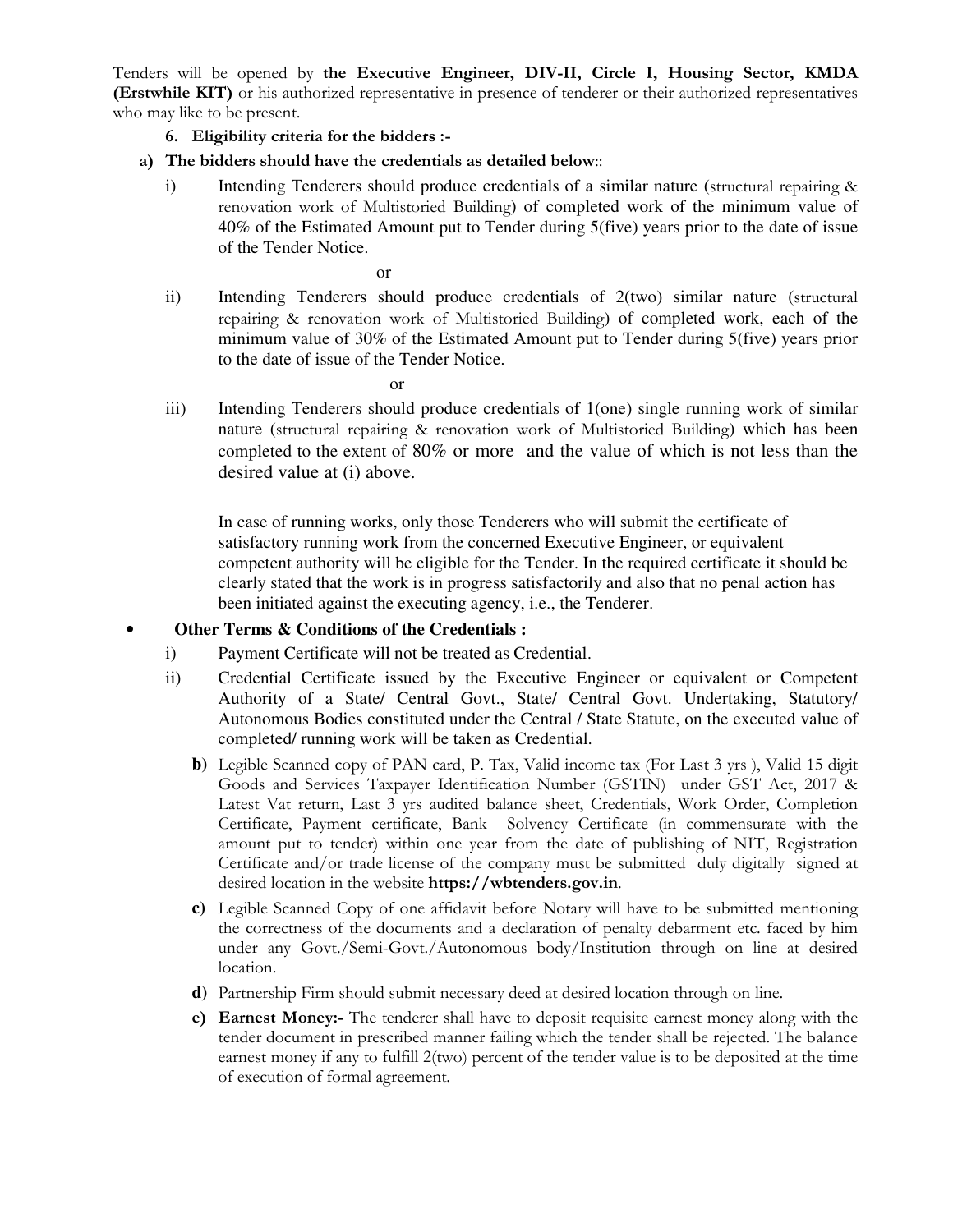#### **f) Additional Performance Security other than Security Deposit::**

- **1.** If the accepted bid value of the successful Bidder is 80% or less of the Estimated amount put to tender, Additional Performance Security @ 10% of the Tendered Amount shall be submitted in the form of Bank Guarantee of any Scheduled Bank within seven working days from the date of issuance of Letter of Acceptance to ensure the quality and proper execution of the work. The said Bank Guarantee shall have to be valid up to end of the Contract Period and shall be renewed accordingly, if required. If the successful Bidder fails to submit the Additional Performance Security within the Time Period mentioned here, Earnest Money of the Bidder will be forfeited and other necessary actions as per NIT like blacklisting of the contractor, etc, may be taken.
- **2.** The Bank Guarantee shall be returned immediately on successful completion of the Contract. If the bidder (the Contractor) fails to complete the work successfully, the Additional Performance Security shall be forfeited at any time during the pendency of the Contract period.
- **3.** Necessary provisions regarding deduction of Security Deposit from the progressive bills of the Contractor as per relevant clauses of the Contract shall in no way be altered / affected by the provision of this Additional Performance Security.

### **7. a) List of common documents shall have to be uploaded by each tenderer at the time of submission of Tender through online:-**

- i. Income Tax Return ( For last 3yrs )
- ii. Balance Sheet ( For last 3yrs)
- iii. Pan Card.
- iv. Latest Professional Tax Paid Chalan & P-TAX Enrollment Certificate, Professional Tax Payment Certificate
- v. Valid 15 digit Goods and Services Taxpayer Identification Number (GSTIN) under GST Act, 2017 & Latest GST Return in Form No. 3B.
- vi. Latest Valid Trade License.
- vii. Technical Credential.
	- a) Work Order along with completion certificate for the work in technical credential.
- viii. Bank Solvency Certificate for atleast 30% of the amount put to tender within one year from the date of publishing of NIT
- ix. Affidavit before Notary mentioning the NIT No. as well as the correctness of the documents and declaration of penalty, debarment etc.
- x. P.F. & ESI Registration Certificate along with employer latest monthly contribution receipt upto May,2022 issued prior to the date of NIT.

# **b) List of documents to be uploaded by a Partnership Firm in addition to Sl. No.**

 **7.a)** 

i) The power of Attorney for the firm for signing the tender by a partner.

ii) Partnership Deed.

**8. Language of Tender:-** The tender shall be submitted in the prescribed form in English. All literatures and correspondence in connection with the tenders shall be in English.

**9. Others :-** The Tender Notice along with other documents like **Tender Form No. - 1 KMDA, Technical** 

**Specification, Special Terms and Conditions, BOQ, Addendum and corrigendum etc.** whatever documents uploaded by the department concerned thereto shall be part and parcel of the Tender. The agency must go through carefully the Special Terms and Conditions uploaded by the department before quoting his rate.